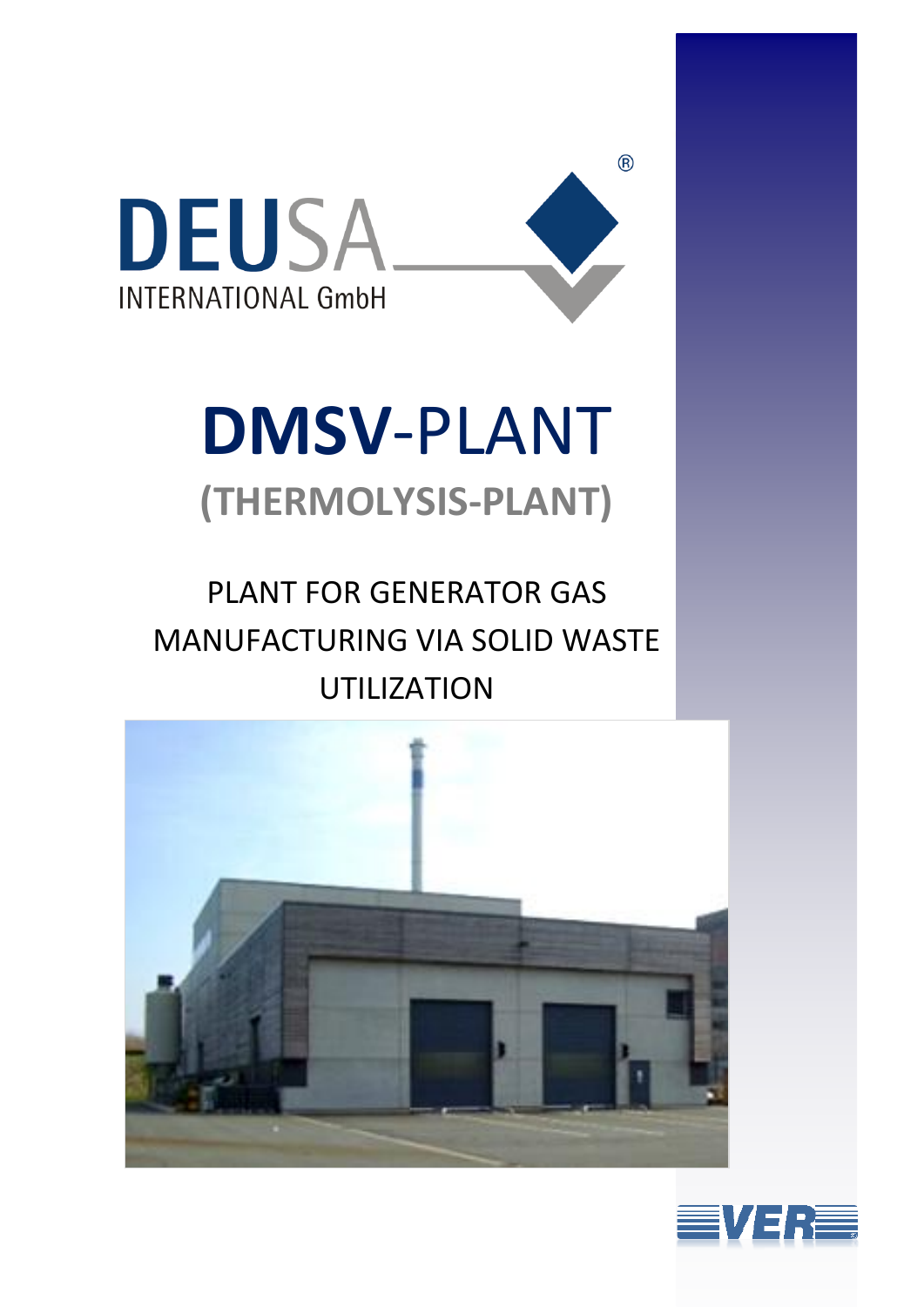

28. September 2011

#### Anfrage zur Lieferung von Ersatzbrennstoffen

Sehr geehrte Damen und Herren,

die DEUSA International GmbH ist ein Salz herstellendes Unternehmen aus Nordthüringen. Mit dem innovativen Verfahren der heißen Solung von Carnallitit werden Düngemittel als auch Winterdienstsalze gewonnen. Um das Unternehmen vom derzeitigen Energieträger H-Gas unabhängiger zu machen, wurde eine Energieträgerumstellung beschlossen. Demnach beabsichtigt die DEUSA International GmbH im 4. Quartal 2012 die Betriebsaufnahme eines Mehrstufenvergasers zur thermischen Verwertung hochkalorischer Ersatzbrennstoffe.

Unsere Anlage arbeitet nach dem Prinzip der Luft-Querstrom-Vergasung mit nachgeschalteter Brenngasreinigung.

Durch das gewählte Verfahrensprinzip sind wir in der Lage Brennstoffe mit hohen Heizwerten von 20 - 40 MJ/kg als auch Stoffe mit Chlorgehalten von 1 - 6 Ma.-% zu verarbeiten.

Wir würden es sehr begrüßen, wenn Sie sich unsere Anlagenofferte einmal näher ansehen.

Sollten Sie Rückfragen haben, so stehen wir Ihnen gern zur Verfügung.

Als unseren Verfahrenspartner für die Luft-Querstrom-Vergasung haben wir die VER Verfahrensingenieure GmbH, mit Sitz in Dresden, beauftragt uns in den Fragen der Brennstoffbereitstellung, der Brennstoffqualitätsbewertung, der thermischen Verwertbarkeit sowie bei der Vorbereitung der Produktionsaufnahme unserer Anlage, zu unterstützen.

Die VER Verfahrensingenieure GmbH handelt in unserem Namen und Sie können sich daher auch vertrauensvoll in allen Fragen zur thermischen Verwertung Ihrer Brennstoffe an die Fachleute der VER Verfahrensingenieure GmbH wenden.

Gerryerwarten wir Ihre Fragen und freuen uns auf eine künftige Zusammenarbeit.

Michael Pfeiffer Geschäftsführer DEUSA International GmbH

DEUSA International GmbH

Nordhäuser Straße 2 D-99752 Blaicherode

Telefon 03 63 38 / 67 - 0 Telefax 03 63 38 / 67 - 1 03

E-Mail: info@deusa.de www.deusa.de

Bank HypoVereinsbank Erfurt BLZ 820 200 86 Konto 358 287 468

Geschäftsführen: Michael Pfeiffer Amtsgericht Jena HR B 405310

Ust-IdNr. DE206681715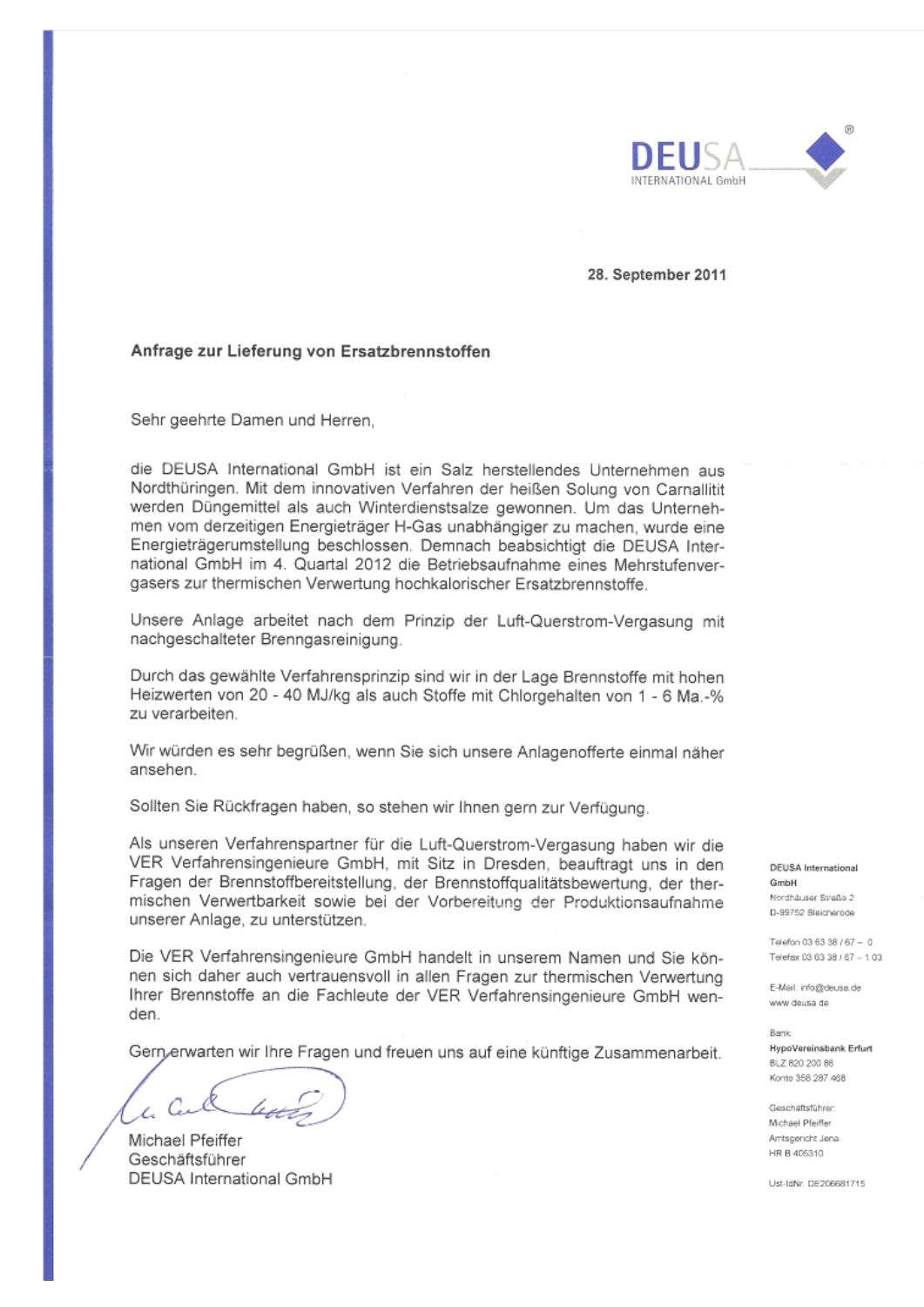

#### **Introduction of DEUSA International GmbH**

**DEUSA** International GmbH is a rich in tradition Potash Company based in Thuringia-Germany. At the Chemical Industrial Park at Bleicherode **DEUSA** International GmbH produces salt products (potassium chloride, magnesium chloride, common salt, different brines technical quality) under consideration of most modern ecological specifications. The **DEUSA** International Company is easily accessible - with its own rail connection to the network of Deutsche Bahn AG and a direct access to the motorway A3.

By the productions of new products like mineral feed for animals, **DEUSA** International opened up new markets in the years 2003 and 2005.

By the employment of own raw materials and environment-friendly technologies the company produces products of top quality and trades globally with high-quality salt products.



Figure 1: Salt storage of **DEUSA** International GmbH

The biggest cost factor in the production with over 40% is the energy sector in the company. Until now, natural gas is used to generate energy in the own power plant. To counter the developments in the energy sector and the associated additional cost explosion, **DEUSA** International GmbH built the DMSV-plant (**DEUSA** Multi Stage Gasifier) to produce a fuel gas from solid waste.

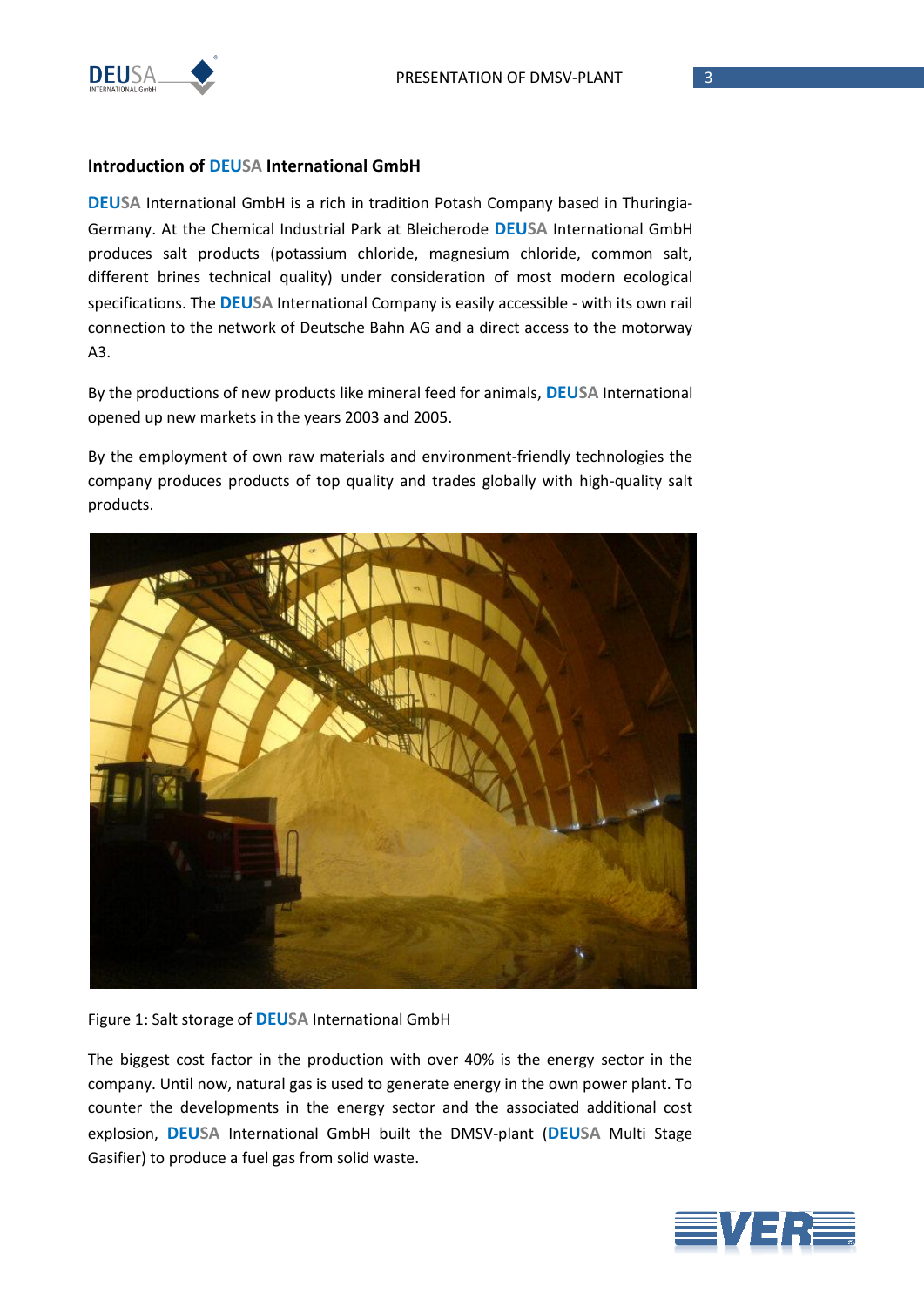

#### **Introduction of VER Verfahrensingenieure GmbH**

VER Verfahrensingenieure GmbH is working on the development and implementation of innovative processes and projects in energy and raw materials sectors. VER can look back on many years of experience in process development and plant operation for future/modern projects. VER offers the know-how in thermal process development, plant construction and operation to you. Therewith, the company can bring a longstanding and extensive experience in the field of waste processing and gasification of residual and waste materials in the project of the **DEUSA** International GmbH.

#### **Aim of the project - DMSV plant (Thermolysis)**

The project goal is to develop further technologically and constructively the already pre-planned plant for **DEUSA** International GmbH for generating energy from waste materials so that a plant for the gasification of high caloric waste plastic arises. This new plant will represent in the future with more than 7500 h/a the solid and predictable basis for the energy supply of the **DEUSA** International GmbH.

Technologically, the task is to implement an optimized gasification technology, with which it is possible to use the total energy content of plastic waste in the medium power range (up to 25 MW feedstock power) and to produce heat, electricity and manufactured gas.

Another important goal of the project realization is the demonstration of a reference plant for gasification of plastics and alternative feedstock with chlorine content of 1-6 wt.-%-for such feedstock currently exists in Germany no comparable technology. Thus, this plant will open up a much needed national market gap, activate regional economic cycles and create new jobs.

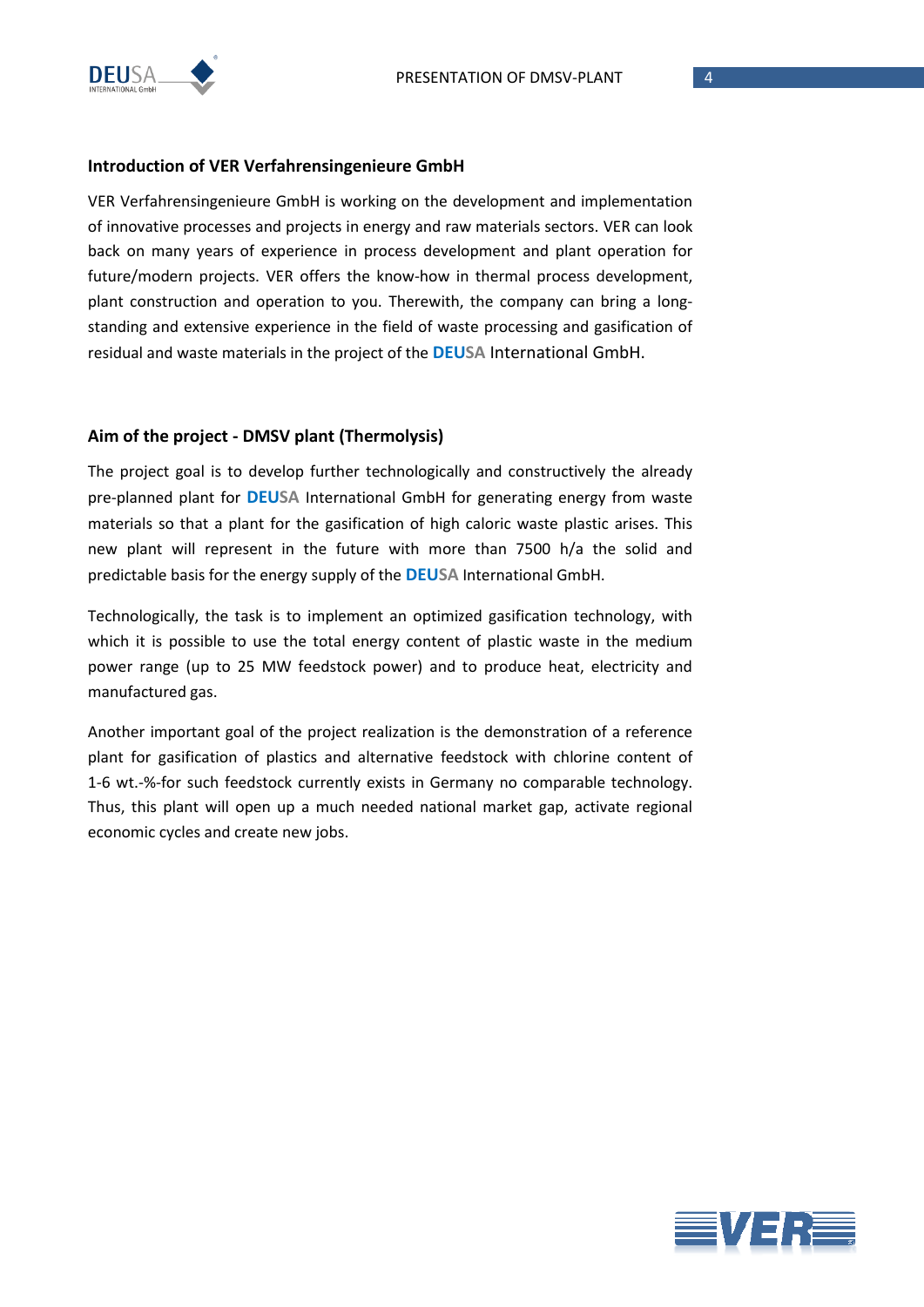

#### **Process flow**

The built in **DEUSA** International GmbH residue and waste recycling plant is divided into the following process flow:



The feedstock purchasing will be organized and carried out from **DEUSA** International GmbH by the central waste management system (AMM).



The feedstock delivery is carried out by truck (walking floor) from the respective customer either not fixed or pressed into bales. The material is delivered after the acceptance inspection (if necessary analyses are carried out in house laboratory) directly into the appropriate Deloadern, unloaded and then delivered in the following two line feedstock treatment plant.

Figure 2: View of the delivery place of the feedstock

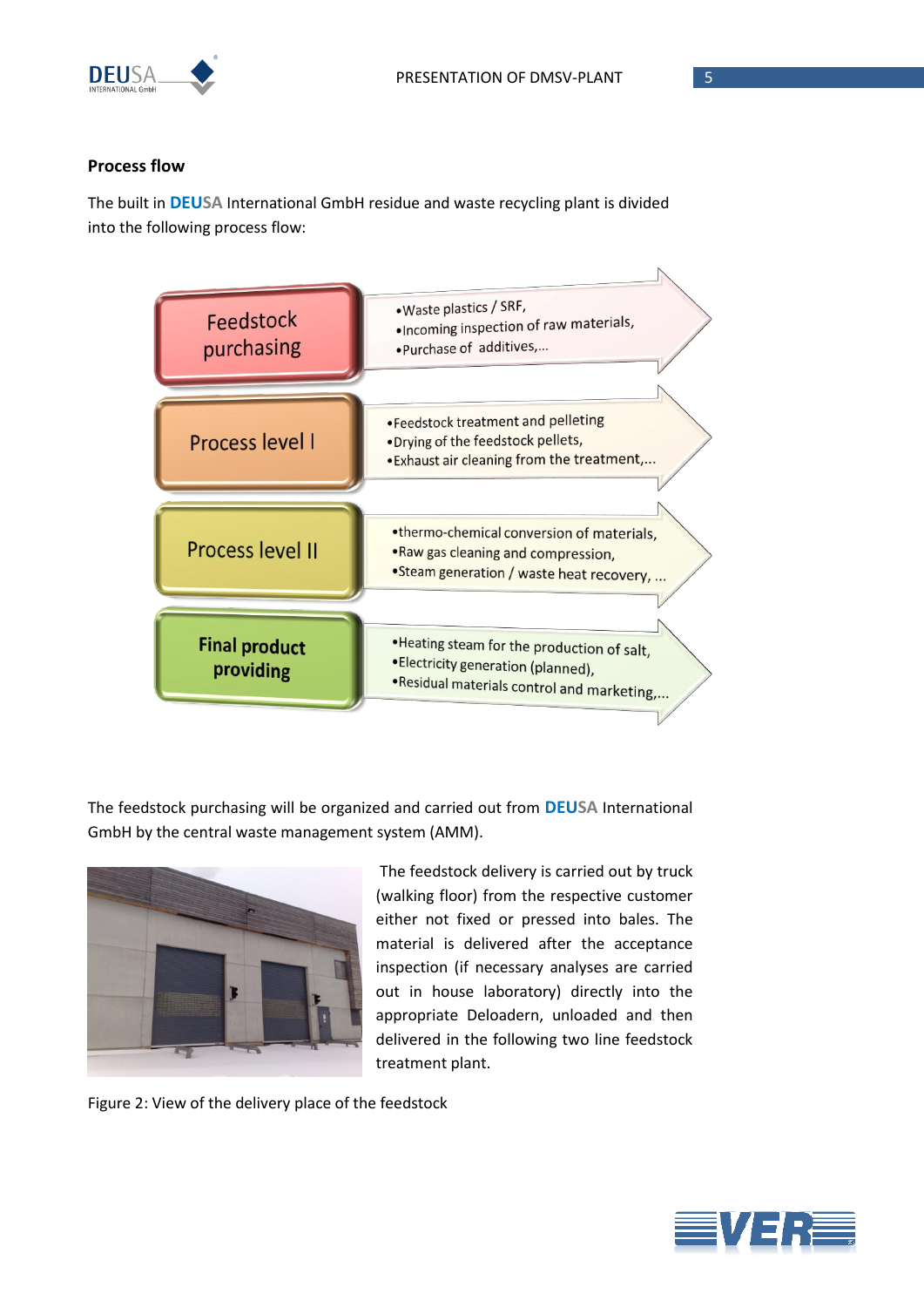

The feedstock passes through the treatment plant with steps of crushing, homogenization and pelletizing. This feedstock is stored intermediately in silos and then fed into the gasifiers via the gasifier-entry-system.



Figure 3: Pellets from DSD-material

The feedstock (DSD-plastic pellets or alternative fuels) is thermal-chemical converted with gasification air in the DMSV-gasifier. For this conversion, equilibrium temperature of about 700 °C (1292 °F) in the gasifier is expected. During the first step of gasification, using cross-flor-air, the feedstock will be converted into coke and raw gas. After this the both intermediates are supplied to the gasification grate (second step).This grate attend to guarantee the almost completely conversion of the coke into raw gas and ash.



Result of this double-staged gasification is the almost absolutely utilization of the fuels with simultaneous homogenization of the raw gas at the gasifier.

Figure 4: View at the gasifier

VER Verfahrensingenieure GmbH has developed a special raw gas treatment unit with the following steps: fluidized bed cooling, dust removal, after-cooling with simultaneous hydrochloric acid (HCL-) washer, gas compression and filtration with activated carbon. In this treatment unit the raw gas is cleaned of dust, tar and other pollutants.

The cleaned, compressed and cooled generator gas is feed into the steam generation unit. The created gas is burnt in special reducing  $NO<sub>x</sub>$  burners. The exhaust gas is treated according to the 17. BImSchV (BundesImmissionsSchutzVerordnung-german law for immission control).

At least 100.000 MWh/a, produced on the base of solid recovered fuel/plastic pellets, will be provided at the main process of **DEUSA** International GmbH - the production of salt.

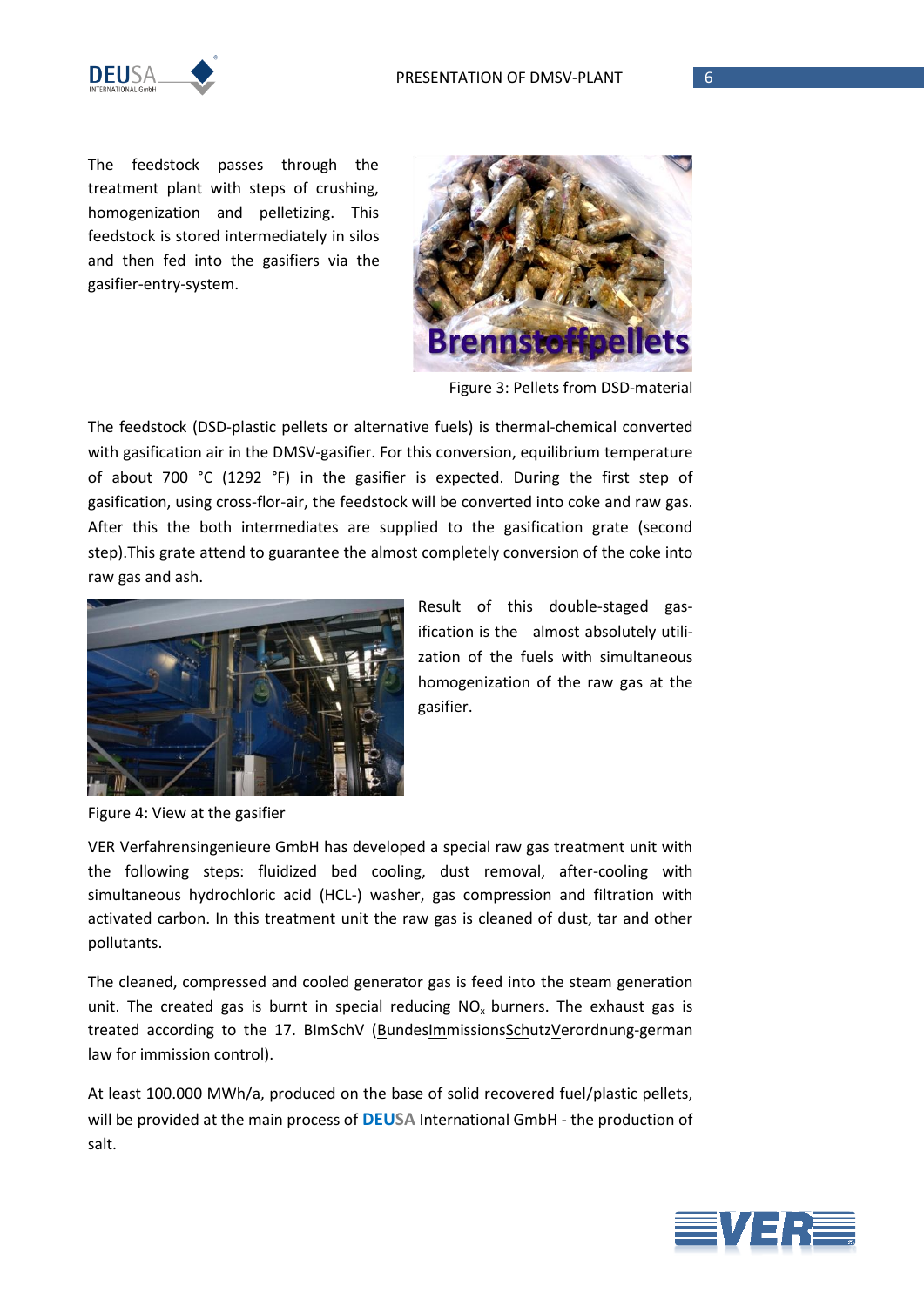

The innovative DMSV-technique for generating energy from waste connects the advantages of the  $LQV^{\textcircled{e}}$ -method (protected by patents, Luft-Querstrom-Vergasung/air-crossflow-process) with the traditional and longstanding approved stoker-fired furnace. This technique is qualified to use input materials with high pollutant contamination and varying quality.

A system operation with low demand of appliance and the multifunctional capabilities of the generated gas are giving divers options to the project partners. They can acquire continuative and special applications and bring the technique for the first time in an industrial benchmark for future.

The technical realization of the individual process units from the DMSV-system has been all-embracing thermo-dynamic calculated and experimental tested before the project starts.

#### **Material inventory/conditions for acceptance**

The circular flow economy-/ and waste management-law as well as the Technical Instructions on Municipal Waste allow landfilling of organic waste only after a mechanical-biological and/or chemical-physical treatment since 2005. This applies to the ways of recycling materials of the packaging industries.

In addition to the useful materials are significant amounts of residual materials that can only be thermally utilizated as solid recovered fuels. On the basis of their calorific value the solid recovered fuels (SRF) are divided into lower- up to average-caloric SRF (< 16 MJ/kg) and high-caloric materials (> 16 MJ/kg). The DMSV-plant (thermolysisplant) is going for target value from 28 till 32 MJ/kg of the fuel. This range lies in comparison to calorific value of coal at a similar level.

Input for the gasification-plant of **DEUSA** International GmbH is most of all DSDmaterial (DSD-Duales System Deutschland/dual system Germany). This DSD-material is delivered under designation "mixed plastics – plastic and rubber" (191204-waste code number).

The DSD-materials are specified products of the DKR (Deutsche Gesellschaft für Kreislaufwirtschaft und Rohstoffe mbH - German Corporation for circular flow economy and raw material). They have to consist of not less than 90 wt.-% plastics (mixed-) and only 10 wt.-% extraneous materials maximum are allowed.

To increase the security of supply, in addition to the DSD materials is possible the utilization of other substances at the DMSV-plant of **DEUSA** International GmbH.

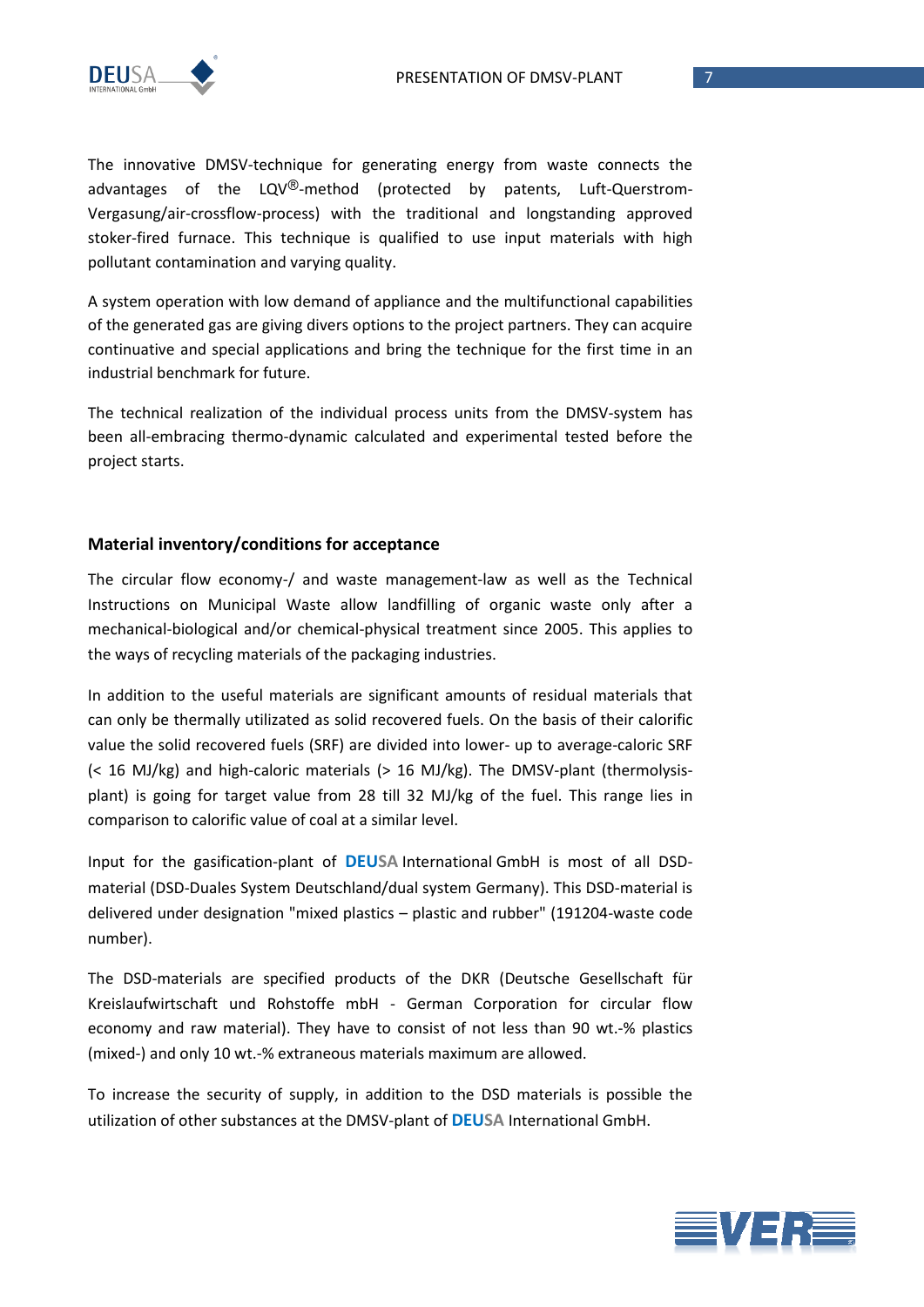

Following material groups are possible corresponding to BImSch-approbation number 08/10 from 15.03.2011:

Table 1: Catalog of acceptance materials for the DMSV-plant

| waste code number | <b>Denomination</b> |
|-------------------|---------------------|
| 191204            | plastic and rubber  |
| 150102            | plastic packaging   |
| 150106            | varied packaging    |
| 170203            | plastic             |
| 191210            | combustible waste   |

Delivery is possible workday 06:00 till 21:00 per truck.

The feedstock has to meet the following criteria:

#### **1. [Mechanic specification, delivery form](http://www.spreerecycling.com/index.php?Page_ID=annahmebedingungen&Lang_ID=de)**

- bale  $(0,8 \text{ m} \times 1,2 \text{ m} \times 1,2 \text{ m})$
- closed walking-floor-trucks, fluff transport
- grain size ≤ 800 mm
- $\bullet$  bulk density (arithmetic average) 350 kg/m<sup>3</sup>
- over length are not allowed
- texture: solid, free fluid is not allowed
- [extraneous](http://www.spreerecycling.com/index.php?Page_ID=annahmebedingungen&Lang_ID=de) material ≤ 10 mass-% (ceramic, sand, porcelain, glass, ferreousund nonferrous metal)
- no hazardous waste

#### **2. Combustible spezification**

| parameter        | abbr.   | unit             | <b>Target value</b> |
|------------------|---------|------------------|---------------------|
| calorific value  | $H_u$   | MJ/kg dry matter | $28 - 32$           |
| moisture content | $H_2O$  | wt.-% dry matter | < 9                 |
| ash content      | ash     | wt.-% dry matter | $\leq 40$           |
| organic part     | organic | wt.-% dry matter | $\leq 20$           |
| synthetic part   | KS      | wt.-% dry matter | $\geq 80$           |
| chlorine         | Cl      | wt.-% dry matter | $\leq$ 5            |

Other limits will be adjusted with the prospective provider for fuel.